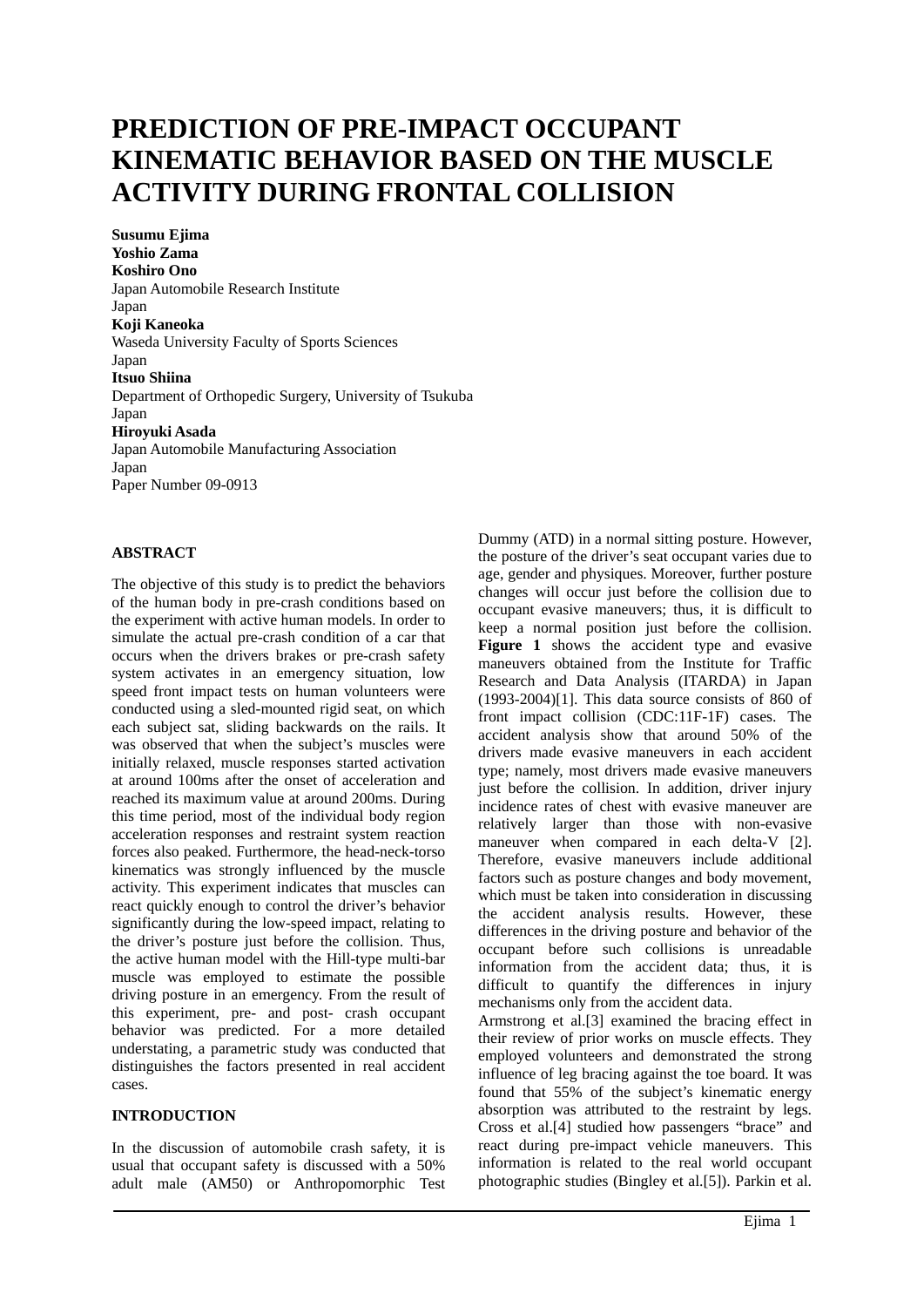[6] studied the effects of driving posture and passenger individuality. It was concluded that the configuration of initial posture, i.e., how people sit in cars, showed marked differences between male and female. According to these previous studies, the causation between these differences and the injuries seen in the accident data has not been clearly explained. Nor has the relationship between evasive maneuver and the amount of posture change or muscle response been quantified yet.

The authors have studied the posture changes caused by pre-braking by means of volunteer tests. The previous study in this series [7][8] was conducted. In this study, the posture of the driver at the moment of pre-braking just before the impact was examined in two different muscle conditions. In one condition, muscle is fully relaxed, and in the other muscle is fully tensed. At the same time, the basic data of posture changes and muscle activation were also measured by using a 3D motion capturing system, and muscle activation electromyography, respectively. Based on the results of this experimental study, the prediction of the driver's posture and posture maintenance mechanisms were investigated. Moreover, this experimental study was applied to the injury prediction approach by using a computer human model to verify the influence of human body posture changes on the occupant injuries in a traffic accident. This in turn leads to further improvement of the effectiveness of occupant crash protection measures such as smart restrain system or adaptive restrain system in the accident. The aim of the current study is to build an injury prediction approach to verify the influence of human body posture changes on the occupant injuries in a traffic accident.



**Figure 1. Accident type and evasive maneuver** 

#### **VOLUNTEER EXPERIMENT**

#### **Volunteers and informed consent**

Five 22 to 26 year-old male volunteers in good health participated in the series of experiments. The average and standard deviation of the 5 volunteer's

anthropometric data is shown in **Table 1**. The protocol of the experiments was reviewed and approved by the Tsukuba University Ethics Committee, and all the volunteers submitted their informed consent in a document complied with the Helsinki Declaration.

**Table 1. Volunteer data** 

|      | Age<br>(year) | <b>Height</b><br>(c <sub>m</sub> ) | Weight<br>(kg) | <b>BMI</b><br>(kg/m <sup>2</sup> ) | <b>Sitting</b><br>height<br>(cm) |  |  |  |
|------|---------------|------------------------------------|----------------|------------------------------------|----------------------------------|--|--|--|
| Mean | 24.1          | 168.9                              | 61.8           | 21.5                               | 87.4                             |  |  |  |
| ±SD  | 1.5           | 7.8                                | 11.1           | 2.6                                | 4.1                              |  |  |  |

#### **Sled apparatus for simulation of low-level impact**

**Figure 2** illustrates the initial view of the front-impact simulation sled system (hereafter referred to as "Mini Sled"). The front pre-impact sled was designed based on the actual car pre-impact condition in order to simulate the deceleration experienced when the driver brakes or pre-crash safety barking system activates in an emergency situation. The sled is equipped with rigid seat made of steel (hereafter referred to as "R-seat"). Low-level frontal pre-impact was applied to the volunteer by accelerating the sled. The R-seat made of steel was mounted on the sled. In this experiment, a foot plate and a removable steering is equipped on the sled and the reaction forces coming from the plate and wheel were measured by load cells.



**Figure 2. Outlook of the front-impact simulation sled system** 

## **Motion analysis and definition of joints and segment region of the full body**

The physical motion of the human body and head-neck-torso kinematics at low-level impact accelerations were measured by means of the three-dimensional motion capturing system[9]. The features of this capturing system are that the position of each marker is automatically extracted from a video image caught with several cameras, and the skeleton image which builds up with these markers is translated into three-dimensional coordinates. In the experiment, eight sets of cameras were employed and the landmarks were attached to the defined body locations. The arrangement in this experiment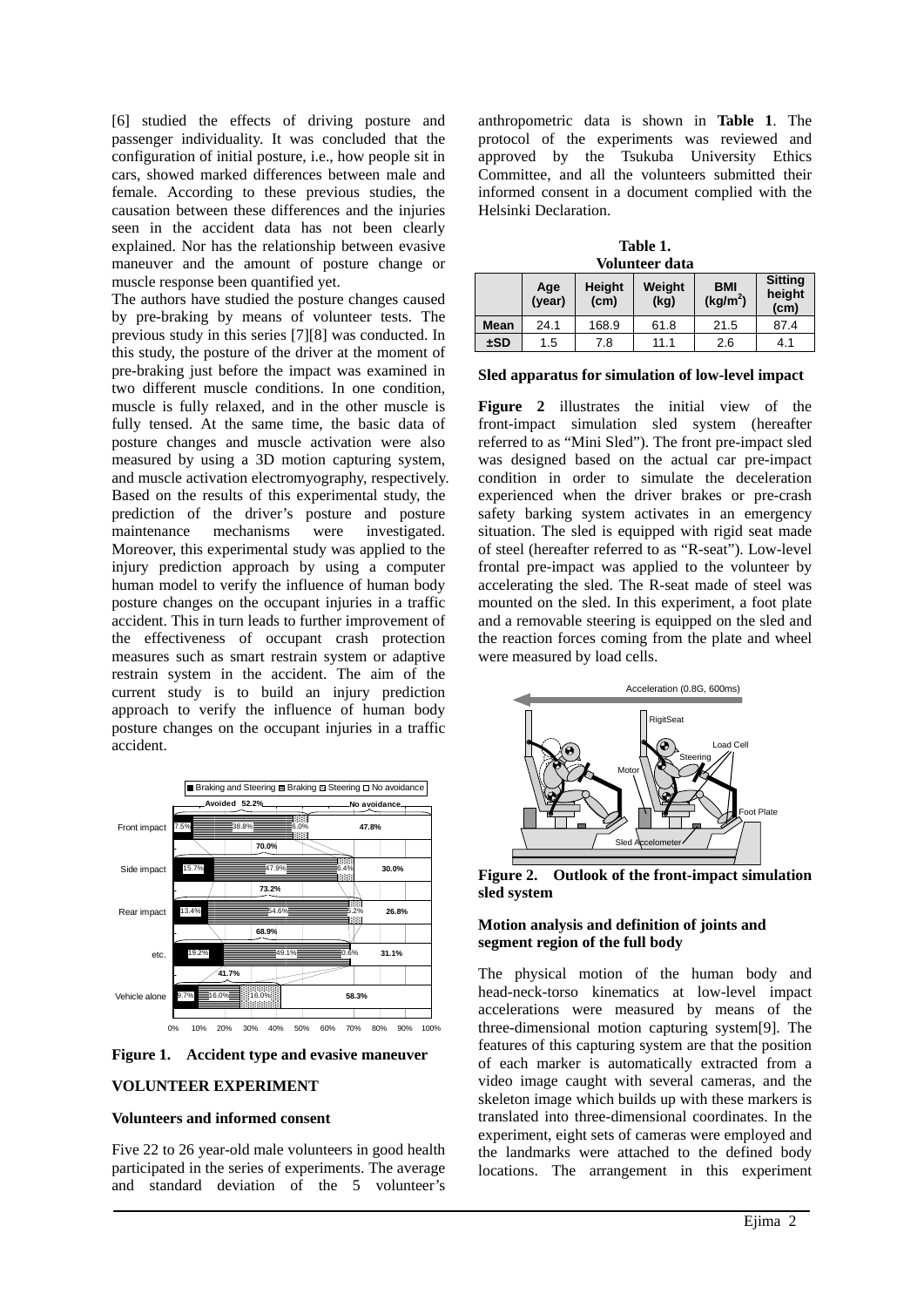

**Figure 3. Lateral view of the head/neck/torso/pelvis with mounted accelerometer and definition of the segment and rotational angle between each segment** 

included landmarks attached to the head (Parietal, Auditory Meatus), shoulder (Acromion), chest (Sternum), back (T1, T11), lumbar (L3), arm (Elbow), hand (Wrist, Back), and leg (Knee). These markers were used as the reference points in order to determine of the head, neck, torso, abdomen, hip and lower extremity locations. From this motion data, a skeleton image is generated based on segments determined by body surface landmarks. **Figure 3** shows the definition of each segment of the head, neck, torso, abdomen, thigh, and the lower legs. With these motion segments, the rotational angle at the joint was recorded, and the differences between subsequent rotational angles were calculated. In order to represent the hip motion separately, a virtual marker was created based on the skin surface marker. To be more precise, the upper torso was separated into five segments (Head, Neck, Chest, Abdomen, Pelvis), and the joint angle at each connection point (Head, Neck, T1-T12, T12-L3, Pelvis, Upper Leg, Lower Leg, Upper Arms, Lower Arms) was calculated with the motion capturing software.

#### **Acceleration measurement**

In order to monitor the motion of the volunteer at the time of impulse, accelerometers were placed both on the body surface and the sled. Since the head motion was three-dimensional, tri-axial accelerometers and a tri-axial angular velocity meter were attached to the mouth via the mouthpiece, the first thoracic vertebra (T1), the twelve thoracic vertebra (T12) and the lumber vertebra (L3). The fixtures shown in **Figure 3** were fabricated for the installation of accelerometers on the body of each subject. The acceleration of the shoulder and chest were measured by the tri-accelerometer attached to the surface of the acromion and the front chest around the sternum region with a surgical tape, over which double-coated tape was adhered.

## **Electoromyography**

Muscle activity was measured by means of surface

electromyogram, the timing of which was synchronized with the three-dimensional movement data. EMG electrodes were attached to the skin over the major muscles of the subject. **Table 2** indicates the locations of the surface electrodes, and "M." stands for muscle. The measured muscle activation during the impact was analyzed by systematic processing, and the average rectified value (ARV)[7] was obtained. Each muscle response was normalized by its own maximum muscle activation value (ARV) in the tensed case.

| Table 2.               |                                |  |  |  |  |  |
|------------------------|--------------------------------|--|--|--|--|--|
| Location of the muscle |                                |  |  |  |  |  |
| <b>Neck</b>            | M. Sternocleidomastoideus      |  |  |  |  |  |
|                        | M. Paravertebralis             |  |  |  |  |  |
| <b>Torso</b>           | M. Latissimus Dorsi            |  |  |  |  |  |
|                        | M. Erector Spinae              |  |  |  |  |  |
| Abdomen                | M. Rectus Abdominis            |  |  |  |  |  |
|                        | M. Obliquus Externus Abdominis |  |  |  |  |  |
| Lower                  | M. Biceps Femoris              |  |  |  |  |  |
|                        | <b>M.Rectus femoris</b>        |  |  |  |  |  |
| <b>Extremity</b>       | M. Gastrocnemius               |  |  |  |  |  |
|                        | M. Biceps Brachii              |  |  |  |  |  |
| Upper                  | M. Triceps Brachii             |  |  |  |  |  |
| <b>Extremity</b>       | M. Deltoideus                  |  |  |  |  |  |

#### **Experimental conditions**

Five healthy males were selected as test subjects. In order to examine the effect of muscle activity on the physical motion in the pre-crash situation, the experiments were conducted in two conditions: a relaxed state, in which the volunteers were subjected to the impact in the state of relaxed muscles, and a tensed state, in which volunteers intentionally tensed their muscles. Test subjects were instructed so that they could assume each of these muscle configurations. During the test, the muscle activation was monitored to determine to what extent the subjects were relaxed or tensed. In the relaxed case, the subjects were required to be fully relaxed until the body motion was naturally stopped. For the safety of the subjects, a seatbelt was used to immobilize the waist of each subject. On the other hand, in the muscle-tensed cases, the subjects were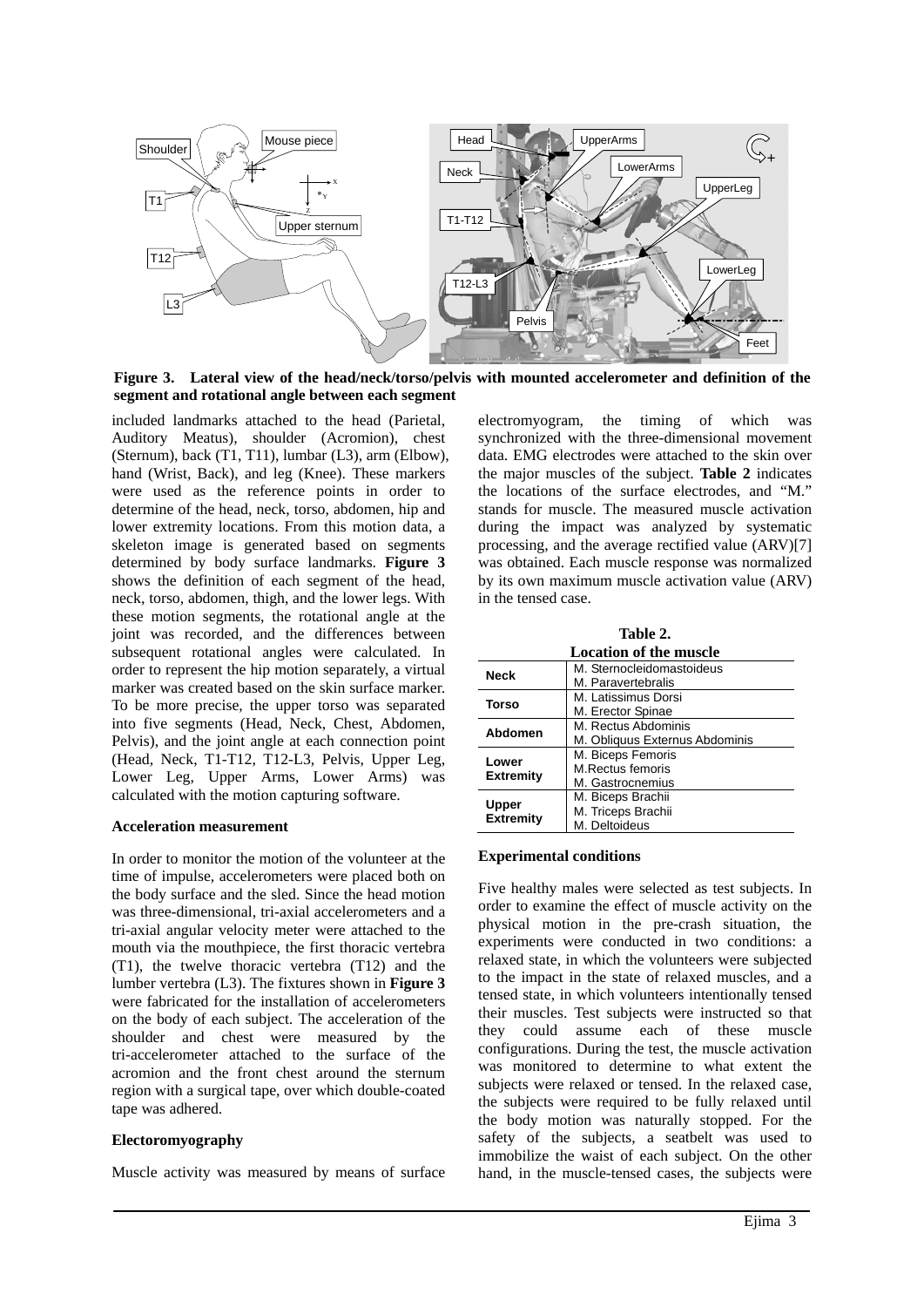instructed to tense their all muscles intentionally. In this case, a steering was installed to reconstruct the pre-crash condition in which the driver tenses their muscle to hold the steering wheel for bracing. The 3-point seatbelt was also attached to the shoulder to prevent the contact between the upper torso and the steering. The seatbelt was adjusted to the length of the abdominal and chest regions; thus, these belts were not pre-tensioned at the initial stage. For the purpose of comparison, the subjects were solicited to try to maintain their initial posture by tensing their muscles. Applying the acceleration to the sled while the subjects were assuming the same initial posture, the differences due to muscle activation could be clearly seen in the motion of their upper torso.

## **EXPERIMENTAL RESULTS**

5 adults

#### **Subject's motion, acceleration response and EMG**

In order to investigate the effect of the muscle condition, a series of experiments were conducted on the five volunteers in each case as shown in **Table 3**. The impact phenomenon seen in the typical frontal collision case can be described by the motions observed by three-dimensional movement analysis system, the acceleration at each region of the subject, and the electromyographic response. A subject's motion, acceleration response, and EMG are divided into four phases.

**Table 3. Test Matrix** 

| Impact<br>acceleration | <b>Direction</b> | <b>Muscle</b><br>condition | <b>Boundary</b><br>condition          |
|------------------------|------------------|----------------------------|---------------------------------------|
|                        | Front            | Tensed                     | Shoulder belt<br>Lap belt<br>Steering |
| 0.8G                   |                  | Relaxed                    | Lap belt                              |

In this section, the results of the experiments conducted with an impact acceleration of 8.0 m/s<sup>2</sup> using a rigid seat are described. The following results were summarized according to the two different muscle conditions of pre-crash acceleration as time sequential changes. Further explanation of pre-crash conditioning in the two different muscle conditions are described in **Figure 4-7**. **Figure 4** and **Figure 5** show the sequential images of a subject's motion taken both by the high-speed camera and by the 3D motion capturing system. In addition, subject's motion, response to the acceleration and EMG are divided into four phases as illustrated in **Figure 7**. This figure shows the time histories of resultant acceleration and angular velocity of the head, T1, T12, and L3. In addition to the acceleration, the time histories of reaction forces with the belt, footplate, and steering wheel are shown. Moreover, the time histories of EMG response of each muscle of the subject are indicated. Finally, the time of acceleration onset is set at zero (0ms) in the time history diagram.

**Motion observed by sequential picture images and 3D movement analysis system (Forward motion kinematic)** - Because of the inertial force generated by the acceleration of the sled, the subject's upper torso started to move forward, while the head was moving backward relative to the first thoracic spine (T1) in the relaxed case. As a result of this phenomenon, the neck that links the head and torso started to extend. Moreover, T10 and T1 showed a ramp-up motion. With the subject's the body trunk restrained to the seat by a lap belt, the arched rotation of the upper torso started at around 200 ms. Simultaneously, the neck also started to rotate (flexion). Compare with the muscle-relaxed case, the upper torso motion is constrained by the muscle activation in the muscle-tensed case. With the subject's body trunk restrained to the seat with the reaction force from the steering wheel through the arm, the forward motion of the upper torso started to fold back at around 200 ms.

**Acceleration at each region of the subject**  and loads - The constant acceleration of  $8.0 \text{(m/s}^2)$ was applied to the sled, and this acceleration appeared with the acceleration of L3 close to the sled in initial stage. Then, the lumber acceleration was transferred to the head of T12 and T1 one by one. The magnitude of L3 and T12 acceleration indicated the maximum value at around 150 ms, and the head and T1 acceleration gradually increased due to the forward motion of the upper body. According to the angular velocities of the L3, T12, T1, and Head, each portion started to rotate at around 100ms. Then, the L3, T12 angular velocity was getting decreased, and the magnitude of T1 and head C.G. angular velocity reached the maximum value at around 300ms. Compared to the muscle-relaxed case, the upper torso motion is constrained by the muscle activation in the muscle-tensed case. Therefore, the maximum value of acceleration, angular velocity, and the seatbelt force decreased. The maximum value of T1 and head were indicated at around 200ms. In addition, the flexional angular velocity of the head and neck reached maximum at around 150 ms, when the head-neck deformation started to fold back. The magnitude of this acceleration decreased due to the activation of the muscles after 200 ms. On the other hand, L3 angular velocity converged to zero, and the magnitude of T1 and head angular velocity reached a positive value (Extension). The angular velocity indicates a miner oscillation mode because the shoulder-belt and lap-belt started to react with the forward motion of the torso. The magnitude of foot plate and steering load indicated the maximum value at around 200 ms, and these reaction forces are strongly correlated to the muscle activation at lower extremity and upper extremity. The reaction force of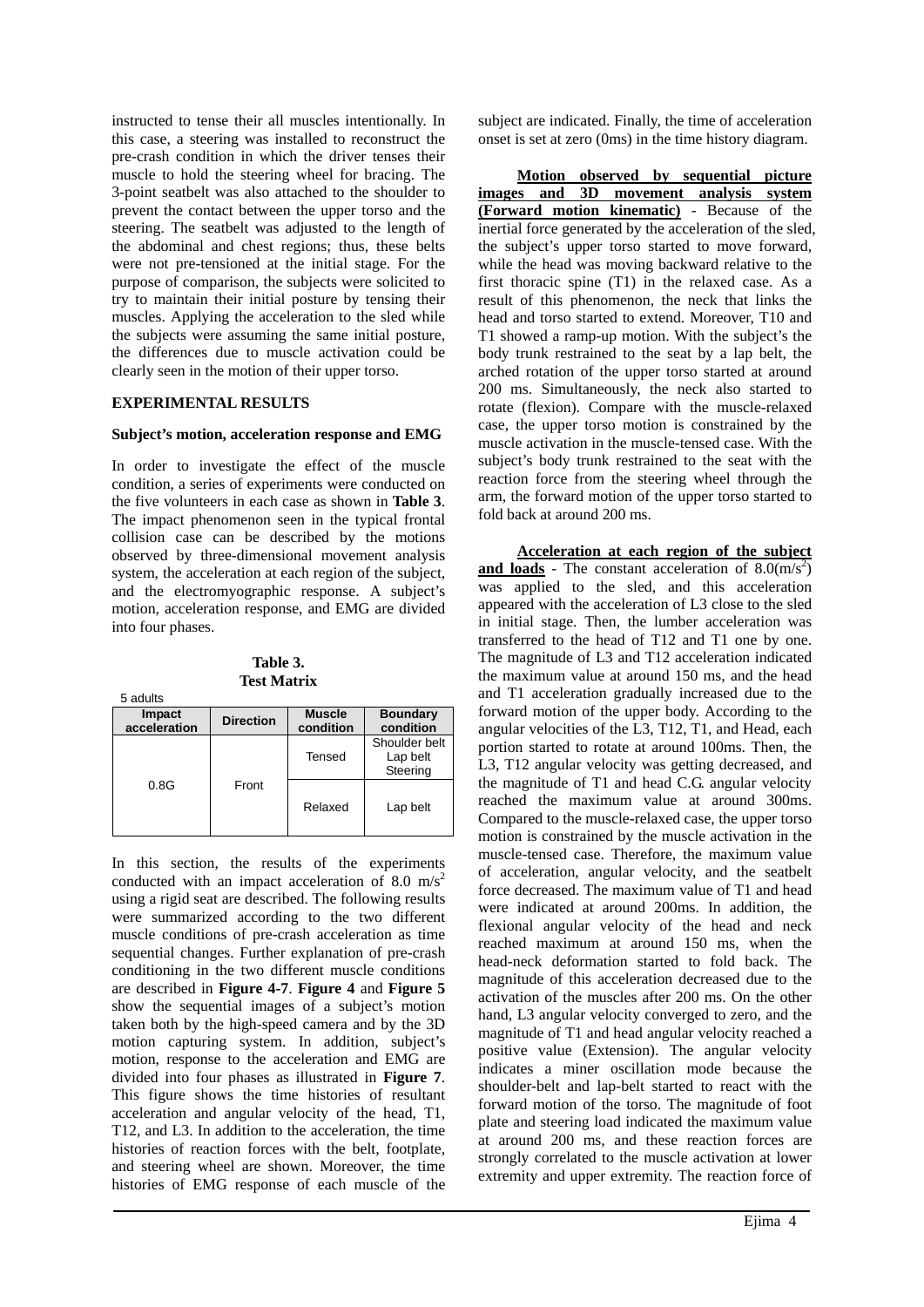footplate and steering is converged to 100 N by discharging the lower and upper extremity muscle, when the subject found an appropriate balance between the muscle activation and the inertia effect (**Figure 5**). Therefore, the acceleration and angular velocity converged to zero.

**Electromyographic response**- Because of the muscle-relaxed condition, the upper torso started to move forward, and the major muscle activation was not detected except M. Erector Spinae, M. Biceps Femoris, and M. Gastrocnemius. In relation to the neck link motions, discharge of M. paravertebralis slightly activated at around 100 ms. Moreover, the position of the body trunk moved forward, and M. Biceps Femoris and M. Gastrocnemius normalized ARV value are rapidly increased at around 150ms. Then, the muscular discharge of the neck, torso, and leg disappeared.

In the muscle-tensed case, the body trunk was restrained to the seat due to the muscle activation. Therefore, the acceleration started to decrease and the angular velocity of each body region converged to zero. The muscle activation is discharged continuously, and the posture is maintained by the resistance force from the footplate and the steering wheel. Regarding the muscle response, most of the muscles are discharged before the impact (0ms) except M. sternocleidomastoideus and M. paravertebralis .

### **Differences in HEAD, NECK, and TORSO Motions related to the muscle responses and restrain effect**

It has been detected that the pre-impact tension of muscle affects the physical motion at low-level impact, and this muscle effect is mostly related to the rotational angle of head, neck, and torso. Therefore, the rotational motion of the upper torso was analyzed based on the trajectory of each landmark measured by the 3D motion capturing system. **Figure 8** shows the average values of the maximum flexional and extensional angles at the joint. The average value was calculated from the data of the five male volunteers. For the purpose of comparison, the tensed and relaxed muscle cases are shown in these figures. As for the rotational angle of each joint, the primary value was set as zero  $(0)$ . The plus  $(+)$  direction indicates extension, while the minus (-) direction





**Figure 4. Physical motions from the 3D motion capturing system (Male, 0.8G: Relaxed)** 

**Figure 5. Physical motions from the 3D motion capturing system (Male, 0.8G: Tensed)**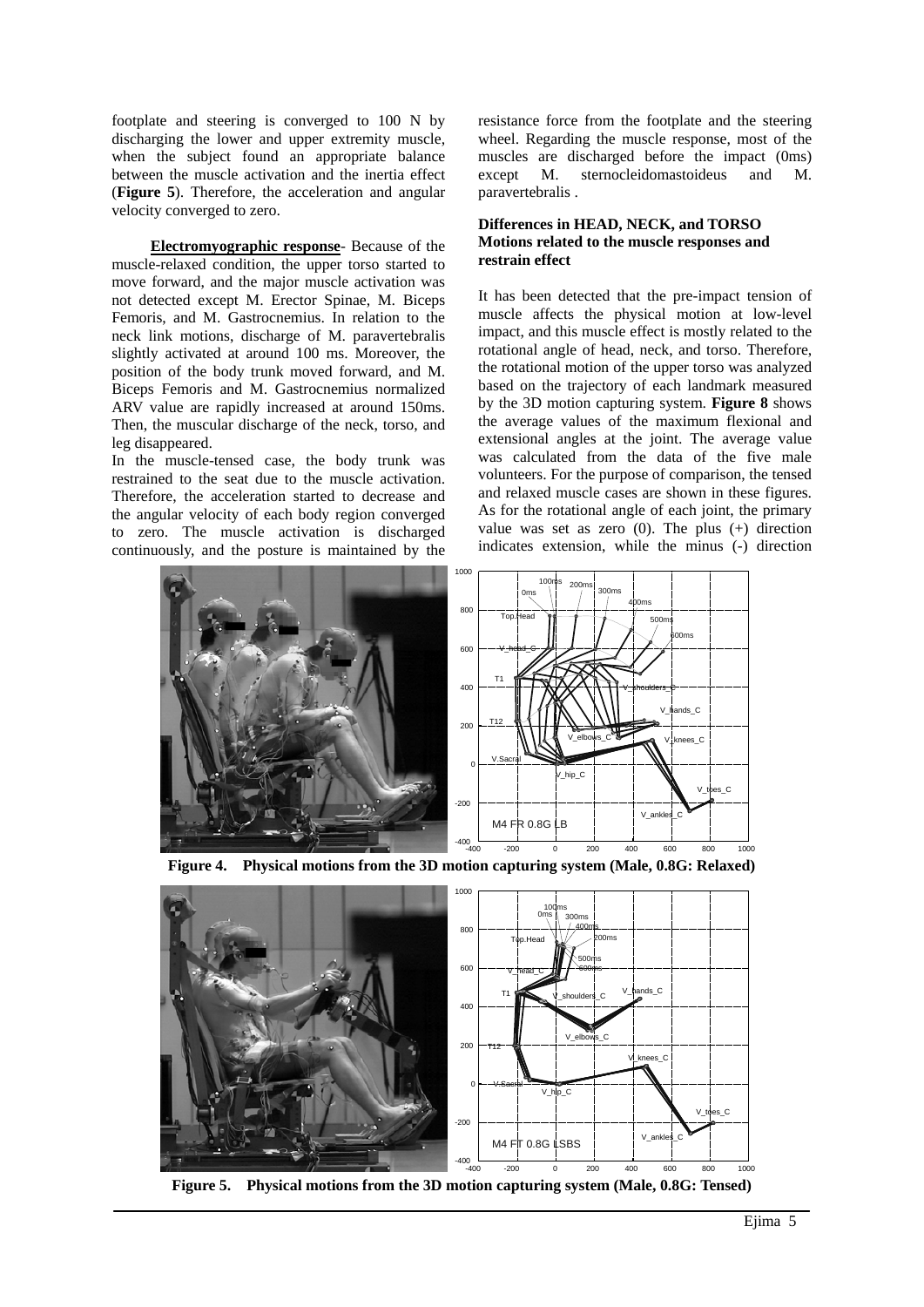indicates flexion. Because of the muscle activities, the major angle difference between the lower leg and the feet could not be identified in the experiment. In the muscle- relaxed case, the flexional motion of the pelvis (Pelvis) is dominated in the body trunk. The extensional motion of the head (Head) and lower extremity (Upper Leg) were identified in the muscle-relaxed condition.

On the other hand, in the case of tensed condition, the major flexional motion was detected in the neck (Neck), thorax (T1-T12), and upper extremity (Upper Arms) area. The head (Head), pelvis (Pelvis), lower extremity (Upper Leg) and upper extremity (Lower Arms) showed extensional motion.

### **Muscle activities during pre-braking**

According to the kinematic and muscle activity in the experimental results in **Figure 4-7**, the subject's upper torso and head-neck motion is constrained by the muscle activation. In addition, the torso motion is restrained by the resistance force from the upper extremity which is connected to the steering wheel. As a result of this phenomenon, upper torso motion was strongly affected by the muscle and the boundary condition in the pre-crash situation. **Figure 9** indicates the average value of the integrated normalized ARV to define the each muscle activation during the impact. This value is calculated from the integration of average time history of normalized ARV value with five volunteers in both relaxed and tensed case. The interval of integration is between 0ms to 600ms when the sled is moving in the constant acceleration. In the muscle-tensed case, most of the muscles become larger than the relaxed case except M. Rectus Femoris and M. Biceps Femorise. Particularly, M. Sternocleidmastoideus (Neck), M. Rectus Abdominis (Abdomen), M. Gastrocnemius (Lower Extremity) and Upper Extremity have a significant difference in the amount of integrated normalized ARV between muscle-relaxed case and tensed case.

The result of the integrated value indicates the muscle condition working against the forward motion during the impact. These muscle activities were strongly related to the motion of the upper torso. The limitation of the posture-control with muscle activation was identified based on the activation level.



**Figure 6. Time histories of resultant acceleration, angular velocity, restraints load and EMG (Male, 0.8G: Relaxed)**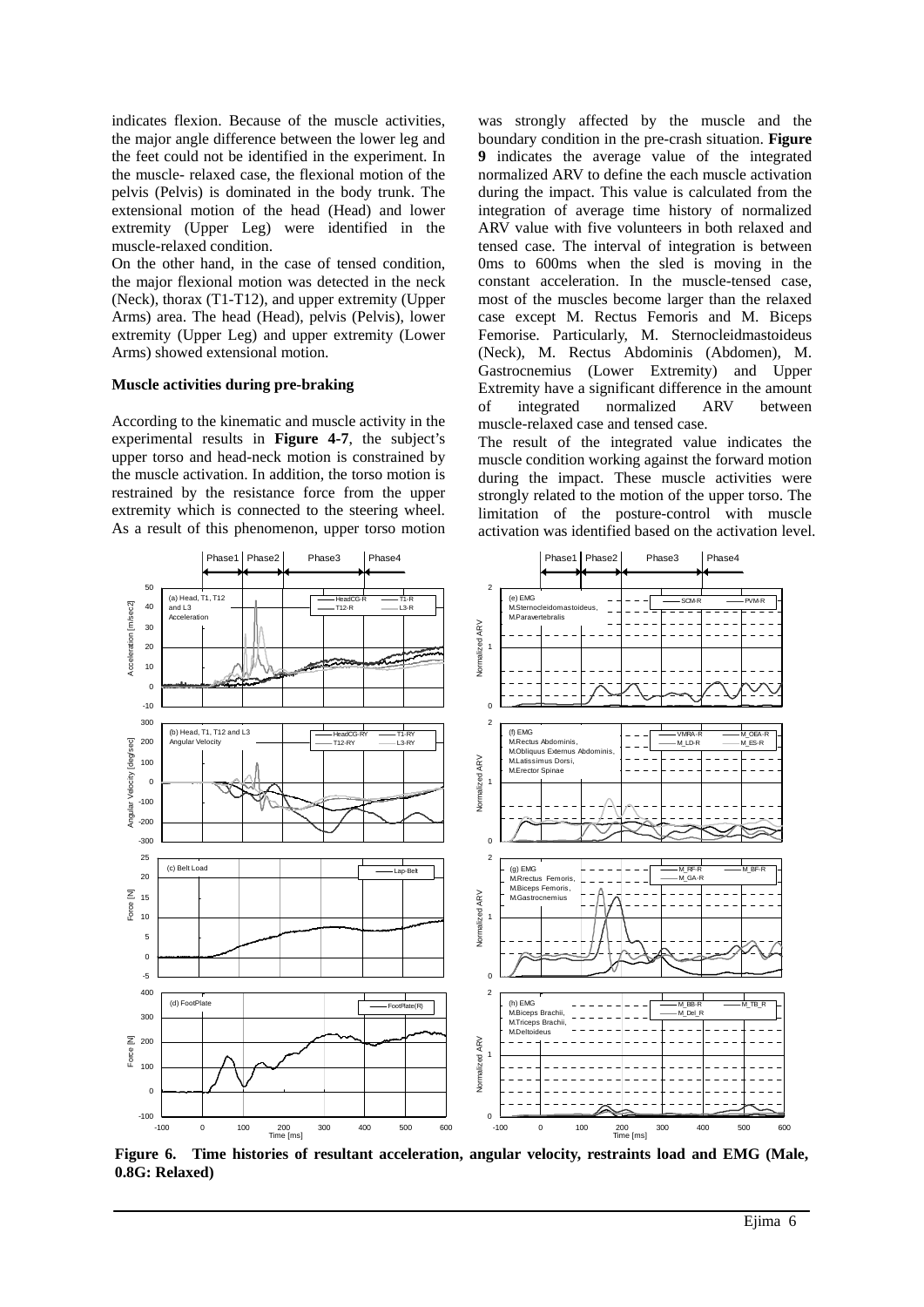

These muscle activations should be taken into account in predicting this pre-crash phenomenon with the computer model.

**Figure 7. Time histories of resultant acceleration, angular velocity, restraints load and EMG (Male, 0.8G: Tensed)** 

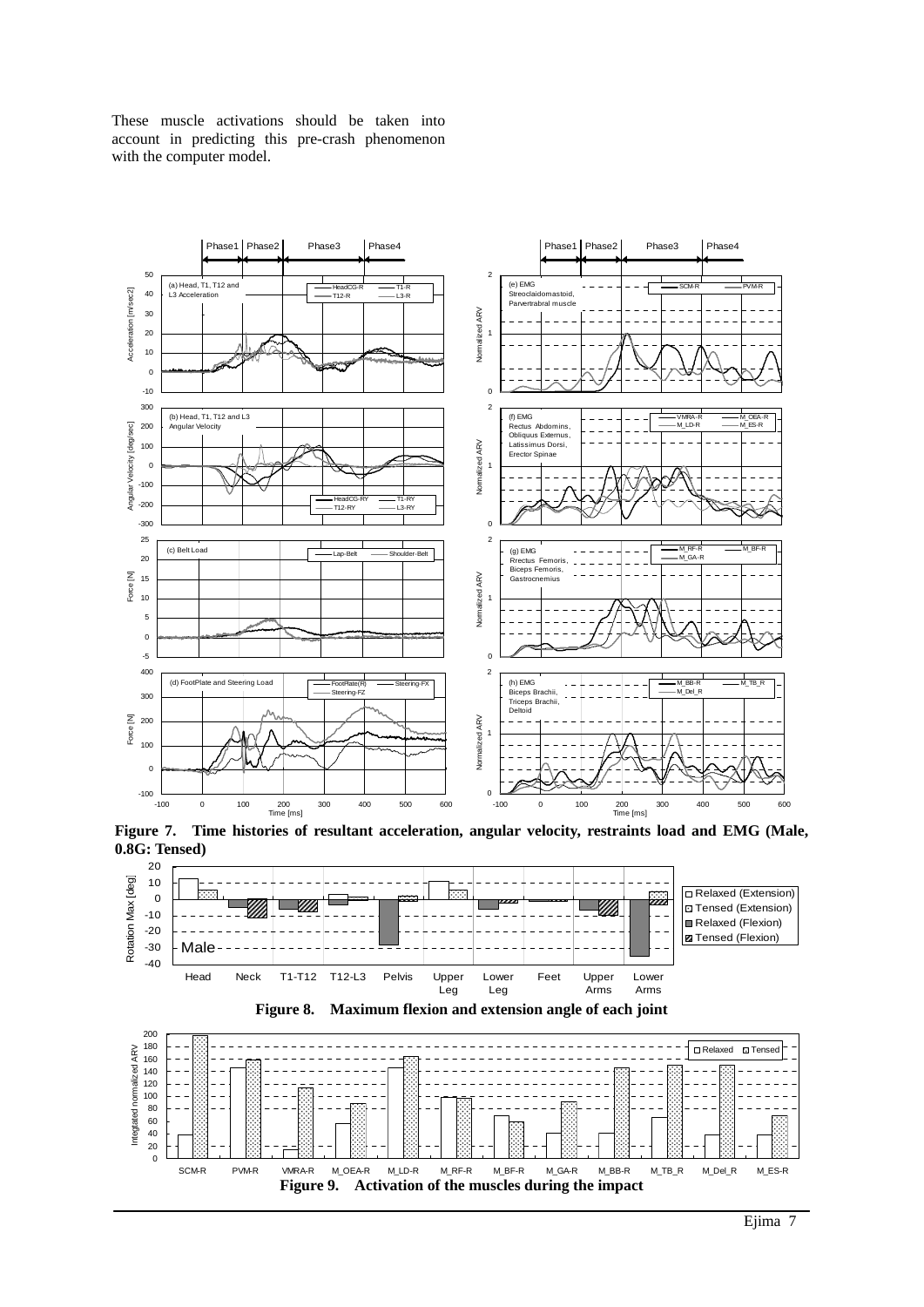#### **NUMERICAL STUDY**

#### **Prediction of impact posture changes due to pre-crash condition**

**Active human model** –It can be said that the experimental result indicate that the physical motion of the human body under pre-crash condition can be predicted. Therefore, the effect of the posture change caused by pre-crash condition was estimated by using MADYMO<sup>TM</sup> [10] with a multi-body adult male as the occupant model (**Figure 10**). This computer model is based on a rigid body model that incorporates muscle effect by using the hill-type muscle model. The muscle repose measured from the acceleration experiments was directly applied to the major muscles in order to simulate this acceleration's effect on the human body. To populate the design space of occupant anthropometric properties, the scaled rigid body model is developed by using GEBOD [10] which is constructed by the human anthropometric data. To examine the reliability of the MADYMO occupant model, the current human model was validated against the results of the experiments [11]. The validation was done against the impact tests at 8.0  $\text{m/s}^2$  in muscle relaxed and tensed cases which are described in the previous section, and it included the kinematics of the head-neck complex and whole body motion. Therefore, the validation of the modeling of these impacts was done only in terms of the posture change during the low-speed impact.

**Baseline model** -The baseline model used in this study was a multi-body representation of the driver's side interior compartment of a mid-size sedan car. The vehicle interior consists of the standard three-point belt system, a steering wheel, a knee bolster, and a footplate (**Figure 10**). The mechanical property of each component is validated with the experimental study. In this study, the accident scenario was reconstructed to evaluate the effect of posture change in the pre-crash condition. Therefore, the pre-crash phase which was defined in the volunteer test (constant deceleration 8.0 m/s<sup>2</sup>: Duration: 0-600ms) is considered just before the collision and the deceleration pulse taken from the barrier test with mid-size sedan car (delta-V of 50 km/h ) is applied to the model.

#### **Sensitivity analysis**

**Design parameter and injury criteria** -Three design parameters are mainly related to posture change in the pre-crash condition. In the previous study on the volunteer test [7], the small female subject showed the different trajectory from the male. Therefore, the anthropometric size should be one of the parameter in sensitivity analysis. Bose et al. [12] proposed the several kinds of initial posture based on the computer model, and it showed large difference in the injury outcome from the computer simulation. For this reason, the muscle response, anthropometric size, and initial posture that are considered as deign parameters in this simulation, and this study calculate the contribution of each parameter to the injury outcome. The head injury criterion (hereafter referred to as  $HIC_{36}$ ) and chest acceleration for 3ms (hereafter referred to as  $C_{3ms}$ ) were employed for the evaluation of injury. The variation of each of the design parameters is listed in **Table 4**. The combination of the muscle response, anthropometric size, and initial posture are carried out, and the total number of simulations is eighteen cases. The variation of each parameter is described as follow. The muscle response is defined as two condition from the experimental result (Tense and relax). The anthropometric size is based on the Japanese anthropometric male database and defined as three types (AM05, AM50, AM95). The initial posture is referenced to the literature [5][6][11] and three kinds of posture is defined (STD: Standard, UPR: upper body upright, FOW: upper body forward to steering column) .

#### **Sensitivity Evaluation**

The sensitivity information of each parameter is calculated by the analysis respect to the  $HIC_{36}$  and  $C_{3<sub>ms</sub>}.$  **Figure 11** shows the effects on individual injury values by changes of design parameters from the HIC<sub>36</sub> and C<sub>3ms</sub>. The HIC<sub>36</sub> is sensitive both to the anthropometric size and to the muscle response. **Figure 12** indicates the eighteen cases of  $HIC_{36}$ respect to the anthropometric size (AM05, AM50, and AM95) in muscle relaxed and tensed case. In this figure, HIC value is normalized by the output value from the standard condition (Muscle Tense, AM50, STD). Compared with the muscle-tensed case, the variation of  $HIC_{36}$  is larger than that in the muscle-relaxed case. The reason for this difference is that the pre-crash phase defined in this simulation causes not only a posture change but also a change in body velocity due to inertial forces. Therefore, the contact speed between the head and the steering wheel changes in the muscle-relaxed case. On the other hand, the  $C_{3ms}$  is very sensitive to the initial posture. **Figure 13** indicates the eighteen cases of  $C_{3ms}$  respect to the initial posture (STD: Standard, UPR: upper body upright, FOW: upper body foward to steering column) in muscle relaxed and tensed case. The value of  $C_{3ms}$  is also normalized by the output value from the standard condition (Muscle Tense, AM50, STD). Compared with the muscle tensed case, large variation  $C_{3ms}$  can be detected in the muscle relaxed case. This phenomenon is also related to the pre-crash phase defined in this simulation, and the difference of initial posture affects the relative chest velocity to the steering. Therefore, the 3ms criterion value of the chest deceleration variation is increases. From this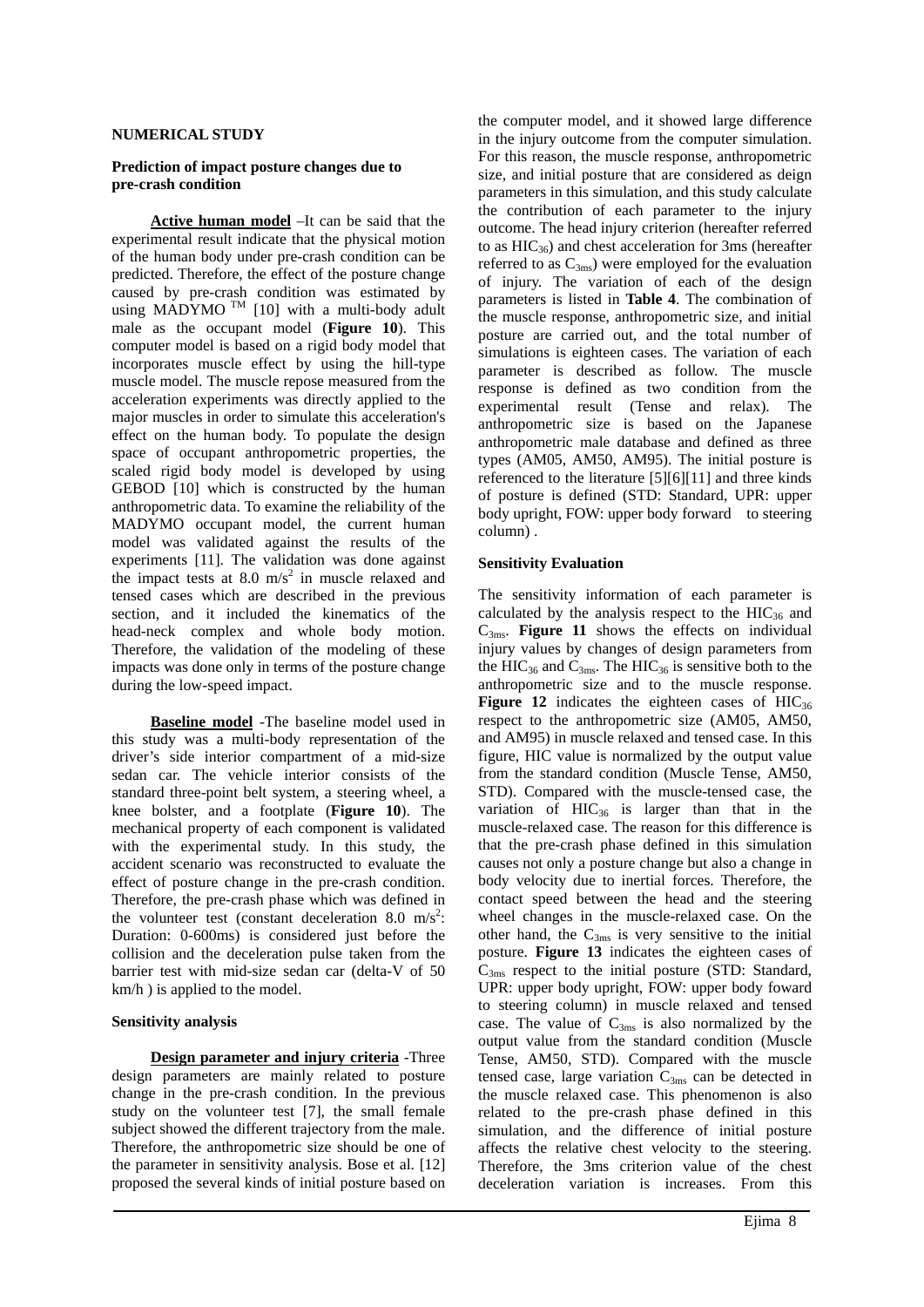calculation, the effect of pre-crash phase is predicted by using the computer human model. For a more detailed understating of the mechanisms, further study will be needed to distinguish the parameters that are present in real accident cases.



**Figure 10. Computer human model with the driver's side interior compartment of mid-size car** 

**Table 4. Variation of design parameter** 

|         | <b>Muscle</b><br>response | <b>Anthropometric</b><br>size | <b>Initial</b><br>posture |
|---------|---------------------------|-------------------------------|---------------------------|
|         | Relaxed                   | AM05                          | <b>STD</b>                |
| 18 case |                           | AM50                          | UPR                       |
|         | Tensed                    | AM95                          | <b>FOW</b>                |

## **DISCUSSION**

## **Mechanisms of posture changes during pre-crash condition**

The estimation from the results of measurement system indicates a significant correlation between the discharge of muscle force and the kinematic of each body part. For example, the head-neck-torso acceleration (HeadCG, T1, T12, and L3) increases, but decreases when the volunteer intentionally tensed their muscle. The muscle-tensed effect is clearly detected in the magnitude of acceleration and angular velocity compared to the muscle-relaxed condition. This is not only due to the back and abdominal muscles, but also due to the upper and lower extremity muscles discharged from the impact (0 ms). In other words, the upper torso was subjected to posture-control provided by these pre-tensed muscle condition in which activation level is around 20-40 % of maximum muscle. Following the timing of the muscle activation with upper and lower extremity, the steering wheel and the footplate show the reaction force continuously. Thus, the subject found the appropriate balance to control the upper body motion by using the reaction force from the steering and the footplate.

In the relaxed case, the subjects were required to be fully relaxed until the body motion was naturally stopped. However, a natural muscle 'stretch receptor' activated and this muscle activation temporarily seen in the back and lower extremity to control excessive motion. This protective mechanism works more effectively when the steering is installed in the system.

### **Effect of muscular Tension**

In this study, a steering was installed to constrain the hip and chest in order to simulate real pre-crash conditions. It was identified that the pre-acceleration tension of muscles exerted influence on the physical motions compared to the relaxed case; however, this effect greatly reduced from that detected in the cases of relaxed cases. In comparing rotational angles between tensed and relaxed cases per body region from pelvis to head, ante-extensional motion due to muscle tension was detected at the neck region (Head: **Figure 8**). In this region, the posture-control effect of the rotational angle due to muscle tension was around 60%. On the other hand, the hip region (Pelvis: **Figure 9**) shows slight flexional rotational motion in tensed cases. In the relaxed cases, the hip region showed the largest flexional motion. Consequently, it was detected that the rotational angle of hip region was strongly affected by the upper torso motion restrained by the steering in the front impact case. Therefore, the boundary condition effect is important in discussing the stability of the posture under low speed acceleration.

## **Prediction of the effect of posture change for the injury**

From the result of sensitivity analysis of the muscle response, anthropometric size and initial posture were selected as design variable. Injury values such as  $HIC_{36}$  and  $C_{3ms}$  were sensitive to the anthropometric size and initial posture respectively. However, these results strongly affected by the muscle condition and the different tendency are shown in **Figure 12** and **Figure 13**. As for the head injury criteria, the  $HIC_{36}$  value increases when the anthropometric size gets larger in the muscle-tensed case, and this is because of the inertia effect caused by the occupant's mass. On the other hands, the relaxed effect is clearly detected in the muscle relaxed case. For example, when the initial posture is set as FOW (upper body forward to steering column),  $HIC<sub>36</sub>$  value decreased even though the occupants mass increased. This is because of the distance between the head and the steering wheel. In the pre-crash phase, the occupant upper torso inclines to the steering, and the head is almost attaching to the steering wheel when the crash deceleration is applied. Therefore, the contact speed when the occupant hits their head to the steering is almost close to zero.

As for the 3ms criterion value of the chest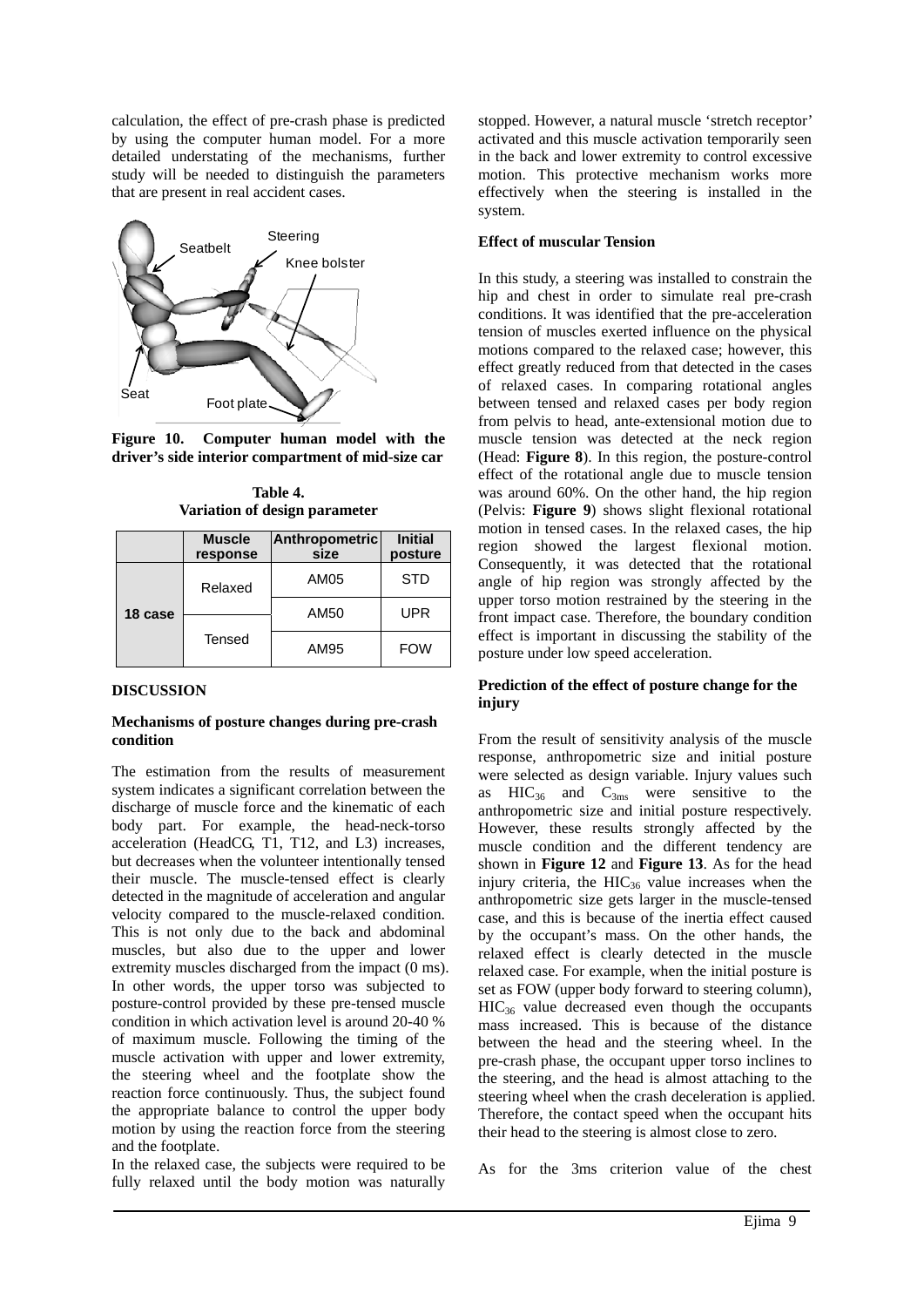deceleration  $(C_{3ms})$  value tends to increases when the initial posture (STD: Standard, UPR: upper body upright, FOW: upper body forward to steering column) is close to the steering in the muscle-tensed case and this is because of the contact between the chest and the steering wheel during the impact. In the muscle-relaxed case, because of the difference of the initial posture, the relative speed between the chest and the wheel is changed during the impact. This speed depends on the balance between the belt force and the inertia force generated by occupant's mass. The sensitivity analysis provides a guideline about the effects on injury levels by changing the design parameters. This is the preliminary study of the effect of posture change with active human model. For more detail analysis, several parameter studies are needed to understand the mechanisms of posture change during the impact.

### **Limitation of this study and suggestion for further research**

The number of the subjects in this study was limited. Therefore, the data were insufficient to discuss the difference between tensed and relaxed muscle condition. In addition, modeling of occupant motions of the body is necessary to solve the muscle cooperation problem and the solution of this problem is to activate the muscle model. For reliable qualitative validation of the model, it is necessary to analyze the relationship between the kinematic and muscle activation in detail in order to obtain the information of muscle effect. This could be done in a co-operation between the tests and simulations.

### **CONCLUSION**

The result of this study concludes that the effects of muscular tension on each body motions have been clarified, and the physical motion of the driver side occupant is predicted in the pre-crash condition. Furthermore, it has been identified based on acceleration, EMG electrodes and the reaction forces that differences in muscle activity govern the motion of the body in each phase. Finally, it has been found that the muscles that most highly activated when the occupant made a pre-braking action were the neck and abdominal muscles. These parameters are important factors in discussing the subject's motion with the restraints system just before the collision. In addition, the steering also supports the driving posture and stabilizes the pelvis motion. The present human body model adequately represents the general kinematics of the physical motion detected in